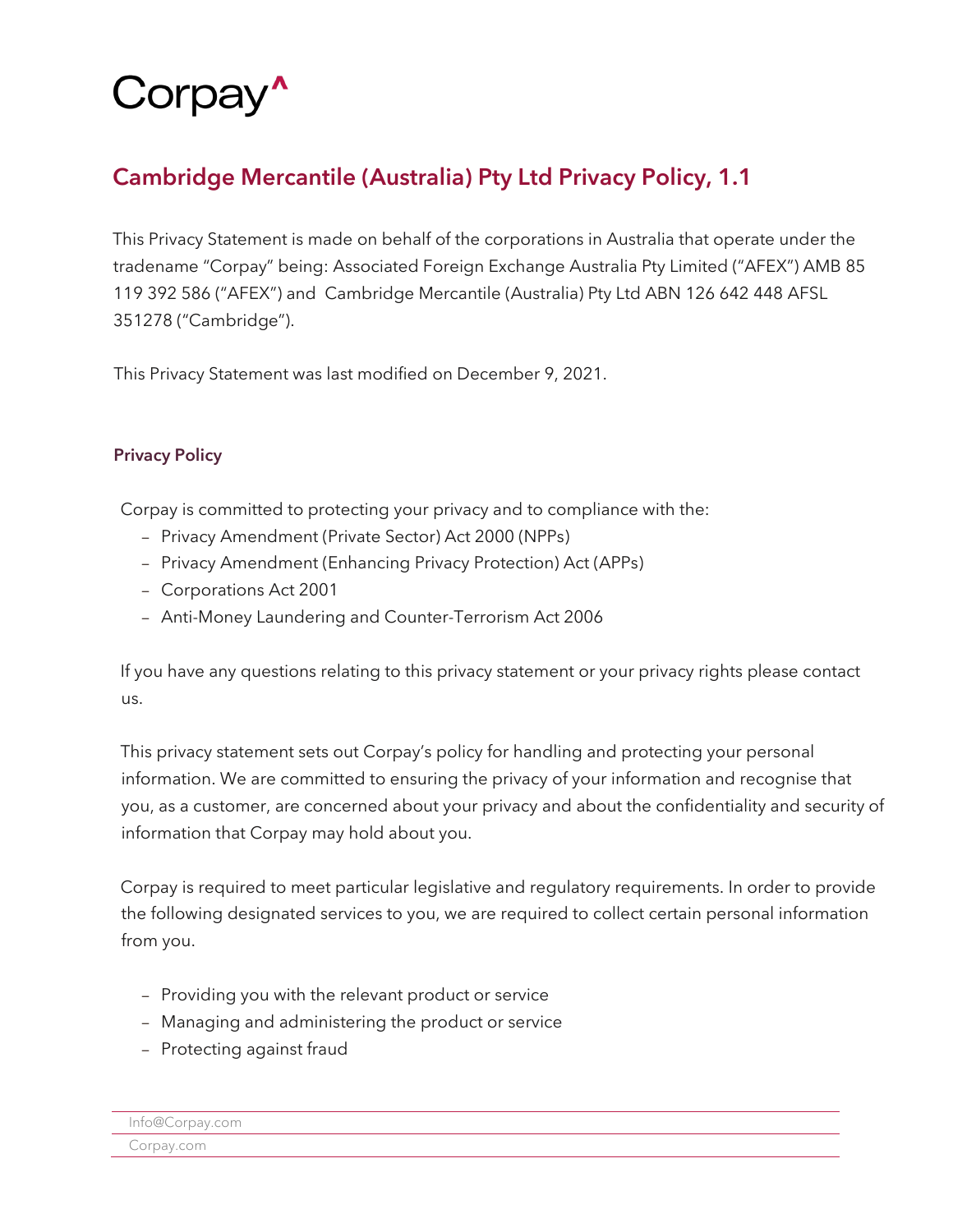

# Collection

#### The information we collect

The information we collect from you will depend on what services we provide to you and may include the following:

- your name, address and contact details;
- your e-mail address;
- your tax file number;
- bank account details;
- identification and verification information; and
- details of specific transactions.

#### Where we collect information

In most instances information about you will be collected from you in our application form. We may also collect information about you from our website but the information collected on the website will only identify who you are if you provide us with your details (e.g. if you e-mail your contact details to us).

When you visit our website our, web server collects the following types of information for statistical purposes:

- your internet service provider address;
- the number of users who visit the website:
- the date and time of each visit;
- the pages accessed and the documents downloaded; and  $I$  the type of browser used.

No attempt is made to identify individual users from this information.

The Corpay website may contain links to the websites of third parties. If you access those third party websites, they may collect information about you. Corpay does not collect information about you from the third parties without prior express consent. You would need to contact the third parties directly to ascertain their privacy standards.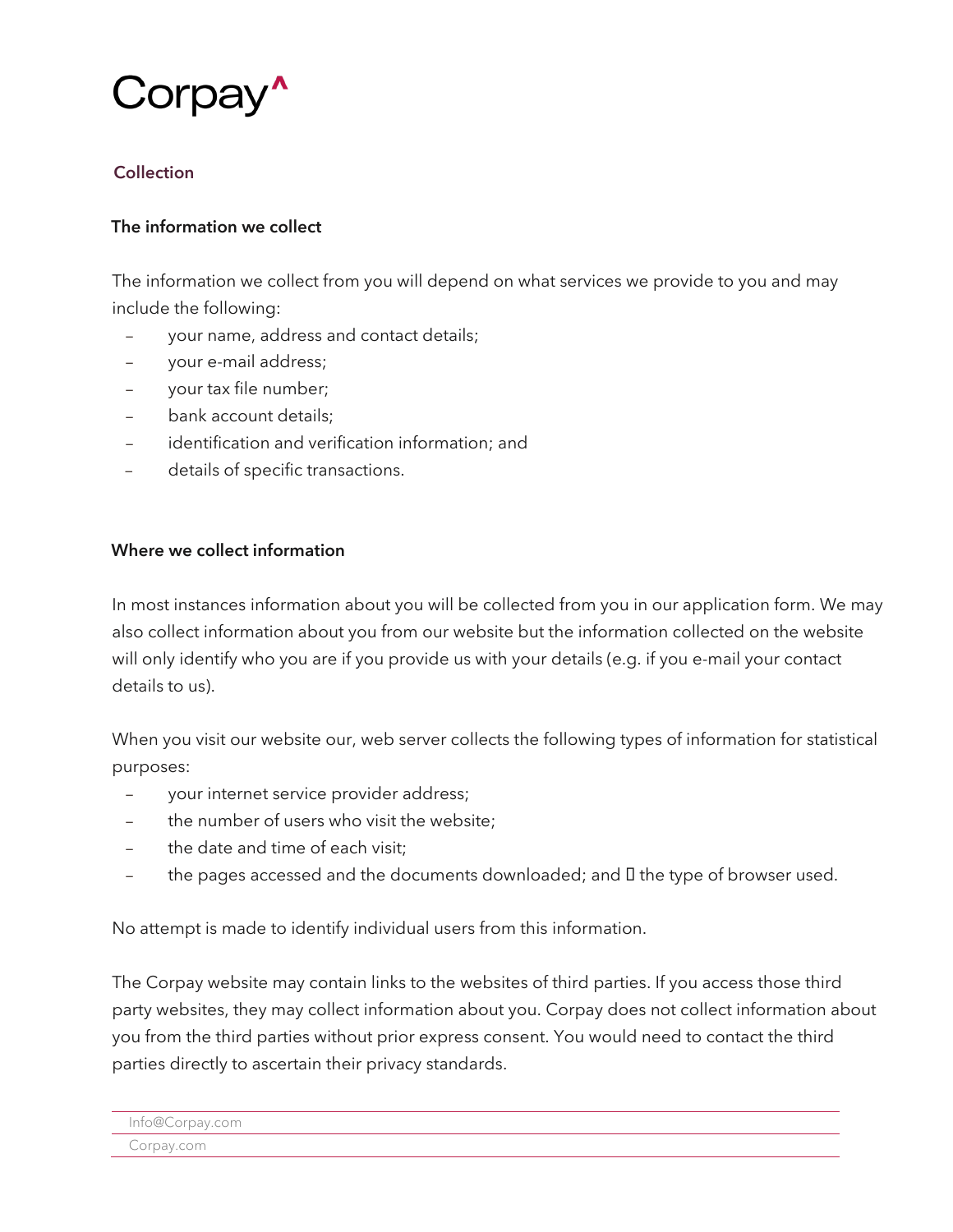# Corpay<sup>\*</sup>

You have a right to refuse us authorisation to collect information from a third party.

## Sensitive information

Without your consent we will not collect information about you that reveals your racial or ethnic origin, political opinions, religious or philosophical beliefs or affiliations, membership of professional or trade association, membership of a trade union, details of health, disability, sexual orientation, or criminal record. This subject to some expectations, including:

- when the collection is required by law; and
- when the information is necessary for the establishment, exercise or defence of a legal claim.

Personal information will be treated as confidential information, and sensitive information will be treated as highly confidential.

#### Anonymous

You can deal with us anonymously or by using a pseudonym where it is lawful and practicable to do so. For example, if you telephone requesting our postal address.

#### **Cookies**

A cookie is a piece of data that identifies you as a unique user. We may use cookies to store visitors' preferences and record session information. Cookies may be accessed later by our web server. Cookies store information about your use of our website. Cookies also allow us to provide you with more personalised service when using our website.

Corpay uses cookies to:

- determine whether you have previously used the Corpay website;
- identify the pages you have accessed; and
- facilitate administration of the site and for security purposes.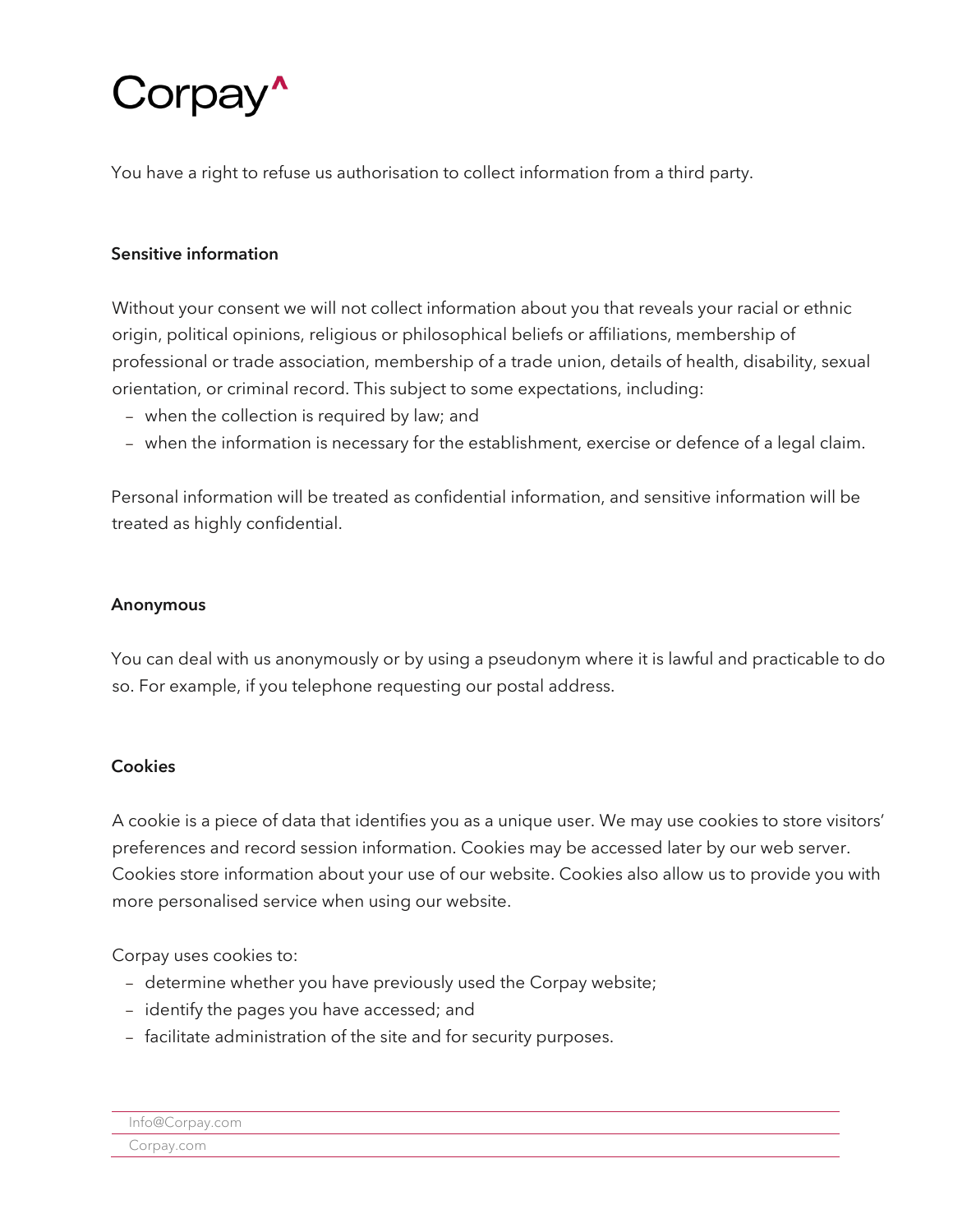# Corpay<sup>^</sup>

Most web browsers are set to accept cookies but you may configure your browser not to accept cookies. If you set your browser to reject cookies you may not be able to make full use of all of the features of the Corpay website.

## Uses and disclosures

We will only use or disclose the information collected about you for the purpose for which it was collected, or related purposes for which you would reasonably expect us to use or disclose the information, or where you have consented to us using or disclosing the information.

We may use your personal information to:

- provide you with financial services;
- respond to any specific requests you may make of us;
- notify you of any products that may be of interest to you;
- audit and monitor the services we provide to you;
- update your personal files; and
- enable us to meet our obligations under law, for example, the Anti-Money Laundering and Counter Terrorism Financing Act 2006, and Australian taxation laws.

We may disclose your personal information to:

- our associates, agents, contractors or third party service providers to enable them to provide administrative and other
- support services to us; and
- where the disclosure is required by law, for example to government agencies and regulatory bodies as part of our statutory obligations, or for law enforcement purposes.

Please be aware that we may maintain and process your personal information outside of your country of residence. As such, your data is subject not only to local legal and regulatory requirements, but also to legal and regulatory requirements of those other foreign countries. For example, there are sometimes lawful requirements to disclose non-public personal information to government authorities in certain countries, including but not limited to the United States, Canada and the UK.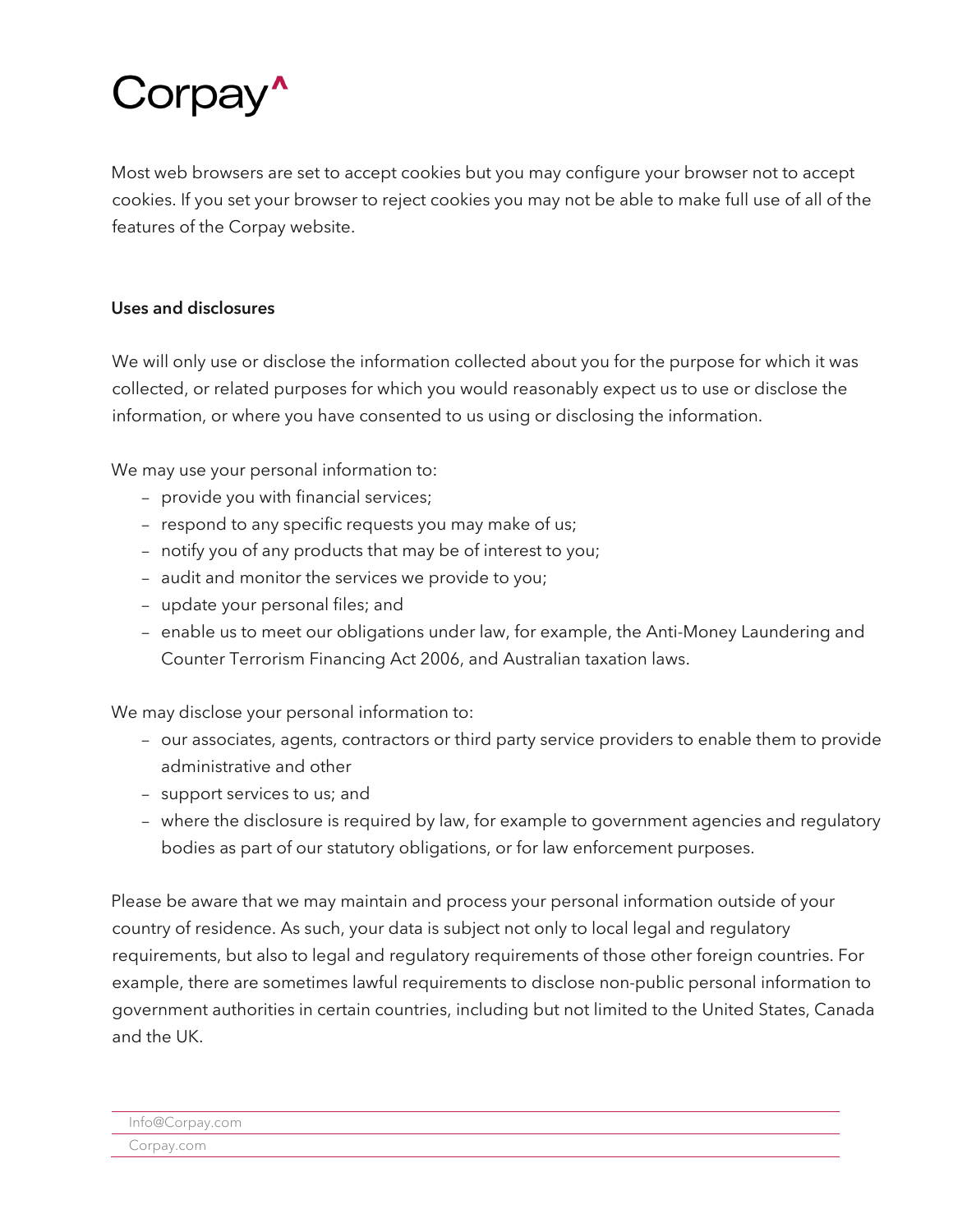

#### Not providing your personal information

If you provide inaccurate or incomplete information we may not be able to provide you with the products or services you are seeking.

#### Email addresses and telephone numbers

If you provide us with your e-mail address during a visit to our website, then it will be used only for the purpose it was provided to us. It will not be added to a mailing list without your consent unless the mailing list is related to the purpose for which you provided your e-mail address to us. We may use your e-mail address, for example, to provide you with information about a particular service or to respond to a message you have sent to us.

If you subscribe to one of our services and provide your e-mail address to us so that we may communicate with you through e-mail, we may also use your e-mail address to advise you of upgrades and changes to those services. By providing us with your telephone number, we may contact you from time to time with reference to products, services or forthcoming events.

Please let us know if you do not want to receive any future communications from us by contacting us in writing using the contact details below. We maintain a register for those individuals not wanting direct marketing material.

#### Corpay contractors

Corpay may use third party service providers to maintain some of our data systems and provide auxiliary services. We require any party that has access to personal information to conform to our privacy standards.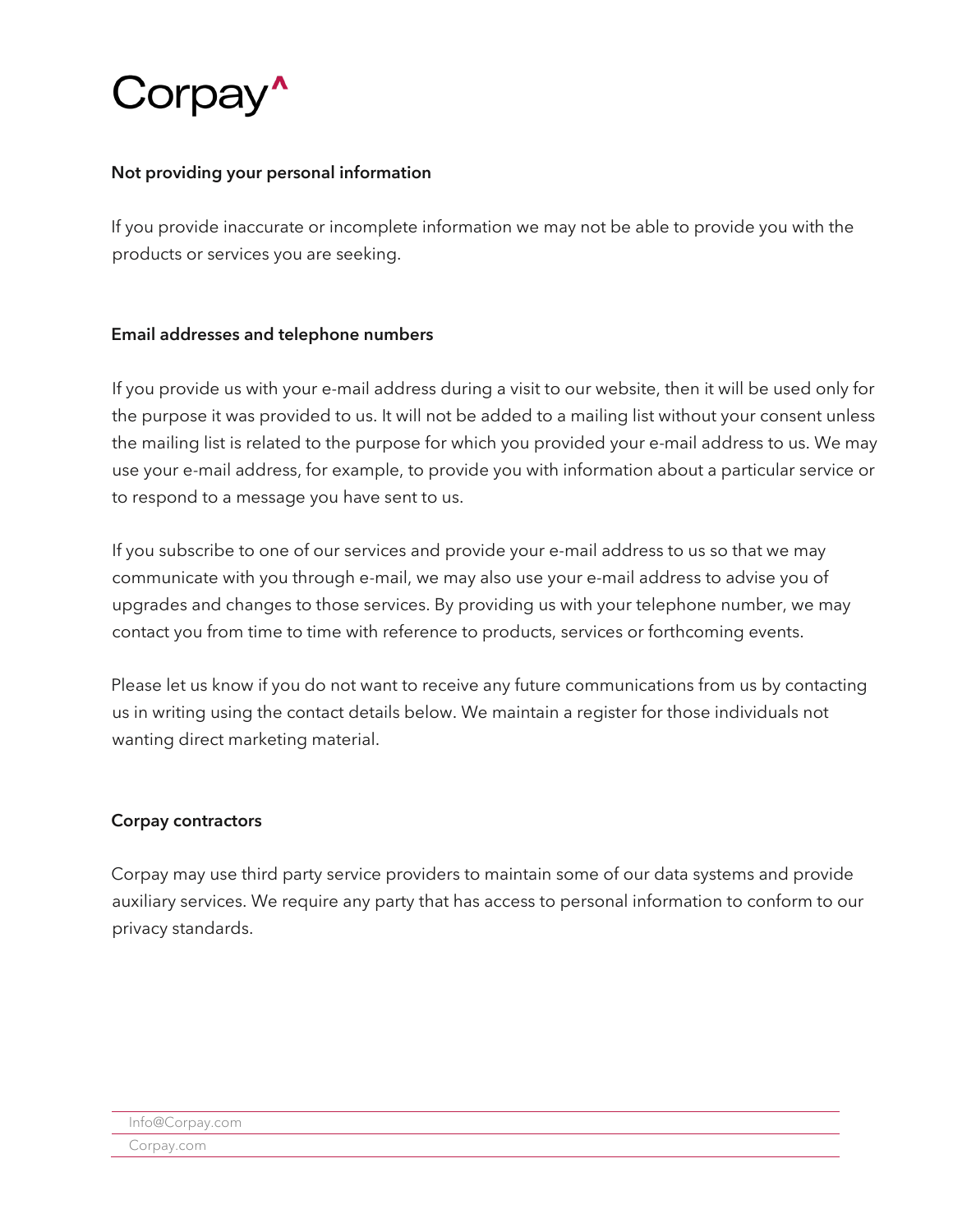

### Security and retention policies

Corpay is committed to ensuring the security of information that we hold about you. We take all reasonable steps to ensure that the information we hold about you is stored securely, whether in a physical or electronic form.

If you use the internet to communicate with us, you should be aware that there are inherent risks in transmitting information over the internet. Corpay does not have control over information while in transit over the internet and we cannot guarantee its security.

It is a legislative requirement that we keep all personal information and records for a period of 7 years. Should you cease to be a client of ours, we will maintain your personal information on or off site in a secure manner for a minimum of 7 years.

In the event of that we explore an opportunity to sell the business, we may disclose your personal information to potential purchasers for the purpose of them conducting due diligence investigations. Disclosure will be made in confidence, and it will be a condition of that disclosure that no personal information will be used or disclosed by them.

## Your consent and changes to the Privacy Policy

Upon using this website and our services, you consent to our use and collecting of your information as it appears within this policy. Although this is not our immediate intention, periodically, we may utilise this customer information for an unforeseen use that has not been disclosed within this current privacy statement. If at any time in the future our information practices change in the future, we will amend our privacy statement on this website. Should you have any immediate concerns about how your information is being used, you should check our website to ensure you are up to date with our current policy or contact us.

#### Access and correction

We try to ensure that all information that we collect about you, use, or disclose, is accurate, complete and up-to-date. You may at any time request access to the personal information that we

```
Info@Corpay.com
```
Corpay.com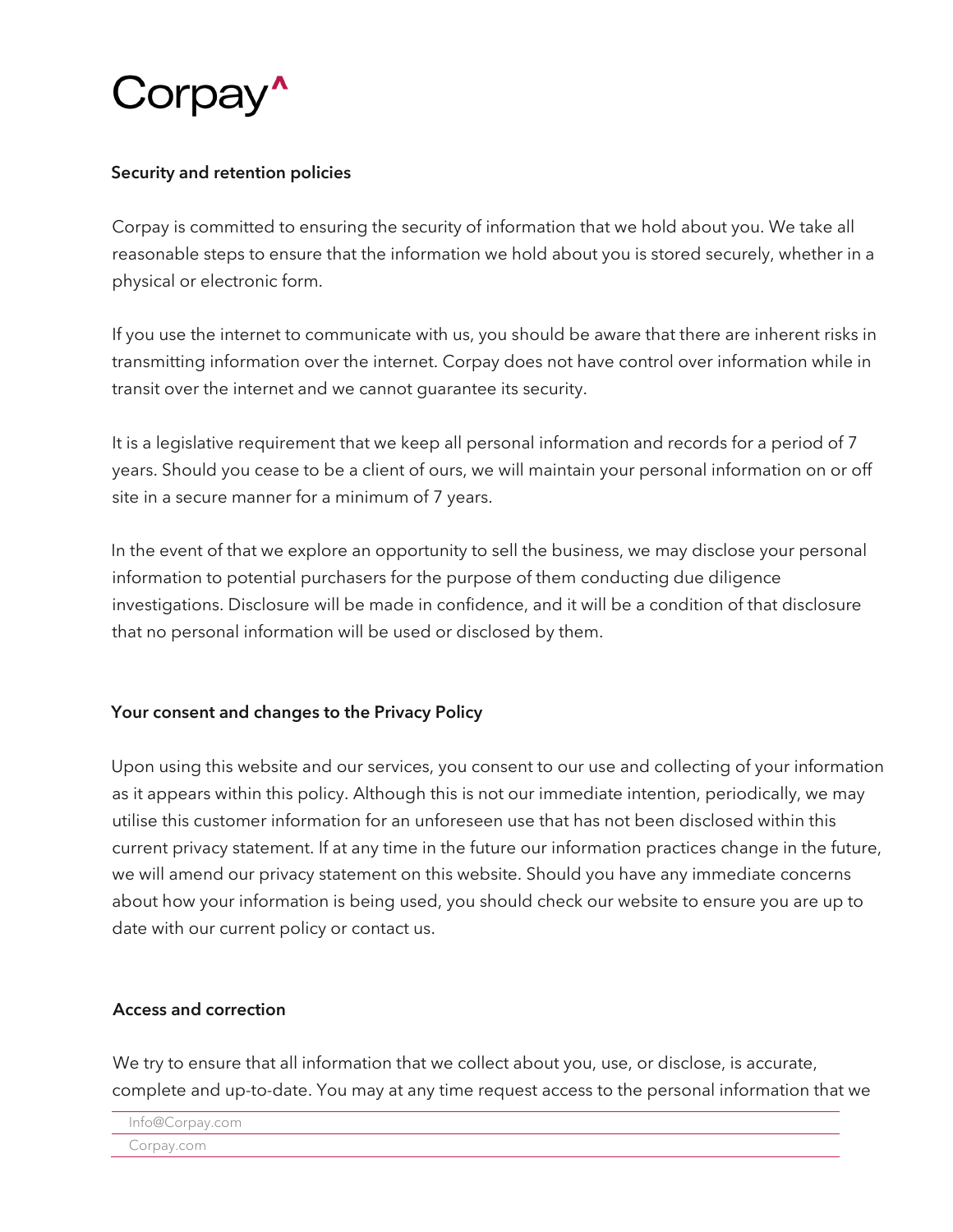# Corpay'

hold about you. If there is an error with our information or our information is incomplete, you can advise us and we will, if needed, correct or add information.

We don't usually collect unsolicited personal information. Where we receive unsolicited personal information, we'll determine whether or not it would have been permissible to collect that personal information if it had been solicited. If we determine that collection would not have been permissible, to the extent permitted by law, we will destroy or de-identify that personal information as soon as practicable.

We will not charge you a fee for your access request, but may charge you the reasonable cost of processing your request.

Some exceptions exist where we will not provide you with access to your personal information if:

- providing access would pose a serious threat to the life or health of a person;
- providing access would have an unreasonable impact on the privacy of others;
- the request for access is frivolous or vexatious;
- the information is related to existing or anticipated legal proceedings between us;
- providing access would reveal our intentions in relation to negotiations with you in such a way as to prejudice those negotiations;
- providing access would be unlawful;
- denying access is required or authorised by or under law; and
- providing access would be likely to prejudice certain op erations by or on behalf of an enforcement body or an enforcement body requests that access not be provided on the grounds of national security.

Should we refuse you access to your personal information, we will provide you with a written explanation for that refusal.

If you would like to request access to the information we hold about you, please contact us.

## **Disputes**

If you have a complaint about our treatment of your privacy, please contact us. We will investigate your complaint and endeavour to resolve any issue to your satisfaction.

Info@Corpay.com

Corpay.com